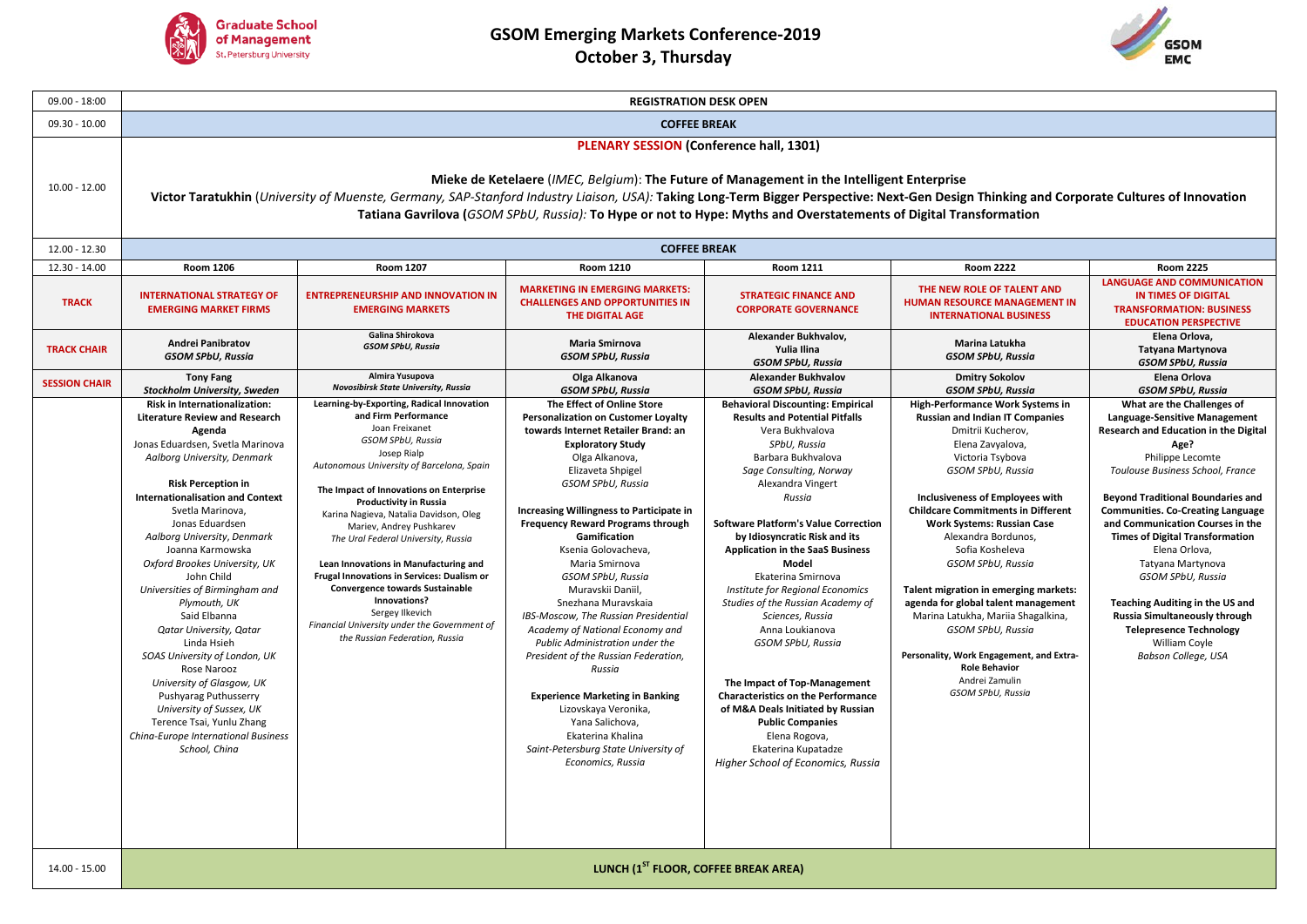

**October 3, Thursday**



| $15.00 - 16.30$      | <b>Room 1207</b>                                                                                                                                                                                                                                                                                                                                                                                                                                                                                                                                          | <b>Room 1210</b>                                                                                                                                                                                                                                            | <b>Room 2225</b><br><b>Room 1211</b>                                                                                                                                                                                                                                                                                                                                                                                                                                                                                                                                                                                                                                            |                                                                                                                                                                                                                                                                                                                                                                 |  |  |  |  |
|----------------------|-----------------------------------------------------------------------------------------------------------------------------------------------------------------------------------------------------------------------------------------------------------------------------------------------------------------------------------------------------------------------------------------------------------------------------------------------------------------------------------------------------------------------------------------------------------|-------------------------------------------------------------------------------------------------------------------------------------------------------------------------------------------------------------------------------------------------------------|---------------------------------------------------------------------------------------------------------------------------------------------------------------------------------------------------------------------------------------------------------------------------------------------------------------------------------------------------------------------------------------------------------------------------------------------------------------------------------------------------------------------------------------------------------------------------------------------------------------------------------------------------------------------------------|-----------------------------------------------------------------------------------------------------------------------------------------------------------------------------------------------------------------------------------------------------------------------------------------------------------------------------------------------------------------|--|--|--|--|
| <b>TRACK</b>         | <b>ENTREPRENEURSHIP AND INNOVATION IN EMERGING</b><br><b>MARKETS</b>                                                                                                                                                                                                                                                                                                                                                                                                                                                                                      |                                                                                                                                                                                                                                                             | STRATEGIC FINANCE AND CORPORATE GOVERNANCE                                                                                                                                                                                                                                                                                                                                                                                                                                                                                                                                                                                                                                      | <b>LANGUAGE AND COMMUNICATION FOR CROSS-</b><br><b>DISCIPLINARY INTEGRATION</b>                                                                                                                                                                                                                                                                                 |  |  |  |  |
| <b>TRACK CHAIR</b>   | Galina Shirokova<br>GSOM SPbU, Russia                                                                                                                                                                                                                                                                                                                                                                                                                                                                                                                     |                                                                                                                                                                                                                                                             | Alexander Bukhvalov,<br>Yulia Ilina<br><b>GSOM SPbU, Russia</b>                                                                                                                                                                                                                                                                                                                                                                                                                                                                                                                                                                                                                 | Elena Orlova,<br>Tatyana Martynova<br><b>GSOM SPbU, Russia</b>                                                                                                                                                                                                                                                                                                  |  |  |  |  |
| <b>SESSION CHAIR</b> | Galina Shirokova<br><b>GSOM SPbU, Russia</b>                                                                                                                                                                                                                                                                                                                                                                                                                                                                                                              |                                                                                                                                                                                                                                                             | <b>Maria Christina Mina</b><br><b>Edinburgh Napier University, UK</b>                                                                                                                                                                                                                                                                                                                                                                                                                                                                                                                                                                                                           | Elena Orlova<br><b>GSOM SPbU, Russia</b>                                                                                                                                                                                                                                                                                                                        |  |  |  |  |
|                      | Assessing the Influence of Institutional Factors on the<br>Innovation Ecosystem Model in Russian Power Sector<br>Egor Burda<br>Higher School of Economics, Russia<br>The Russian Far Eastern Entrepreneurial Environment:<br><b>Cross-Cultural Aspects</b><br>Daria Sokolova<br>Far Eastern Federal University, Russia<br><b>Concentration of Russian High-Tech Business: Regional</b><br><b>Differences and Key Determinants</b><br>Almira Yusupova<br>Novosibirsk State University, Institute of Economics and<br>Industrial Engineering SB RAS, Russia | <b>Meet the Editors:</b><br>Journal of Macromarketing and Journal of International<br><b>Marketing</b><br>Speaker: Alexander Krasnikov<br>Loyola University of Chicago Quinlan School of Business, USA<br>Moderator:<br>Maria Smirnova<br>GSOM SPbU, Russia | Owning Structure, Risk Management and Performance: the Case of<br><b>Latin American Banks</b><br>Maria Christina Mina<br>Edinburgh Napier University, UK<br>On the Issue of Models for Forecasting Probability of Bankruptcy<br>of Russian and Italian Small and Medium-Sized Businesses<br>Andrey Maksimov, Ilona Volkova, Natalia Maksimova<br>Higher School of Economics, Russia<br><b>Bankruptcy Risk Assessment of Russian Construction Companies</b><br>Evgeniya Grigoryeva,<br>Olga Zamotaeva<br>Higher School of Economics, Russia<br><b>Banking Board Structure and Accounting Earnings</b><br>Majdi Quttainah<br>Kuwait University College of Business Administration | Corporate Language Training at an Oil and Gas Company:<br>from Framework to Implementation<br>Vadim Klimachev<br>Gazprom Corporate Institute, Russia<br>Social Media for Building Intercultural Competence<br>Sergei Zhiliuk<br>SPbU, Russia<br>Teaching in the Time of Technological Changes<br>Irina Skvortsova<br>Ural State University of Economics, Russia |  |  |  |  |
| $16.30 - 17.00$      | <b>COFFEE BREAK</b>                                                                                                                                                                                                                                                                                                                                                                                                                                                                                                                                       |                                                                                                                                                                                                                                                             |                                                                                                                                                                                                                                                                                                                                                                                                                                                                                                                                                                                                                                                                                 |                                                                                                                                                                                                                                                                                                                                                                 |  |  |  |  |
| 17.00 - 18.30        | KNOWLEDGE CAFÉ "Linkages Between Research and Teaching. A Range of Practical Examples" (Room 1207)<br>Speaker: Marco van Gelderen Vrije Universiteit Amsterdam, Netherlands<br>Moderator: Olga Alkanova GSOM SPbU, Russia                                                                                                                                                                                                                                                                                                                                 |                                                                                                                                                                                                                                                             |                                                                                                                                                                                                                                                                                                                                                                                                                                                                                                                                                                                                                                                                                 |                                                                                                                                                                                                                                                                                                                                                                 |  |  |  |  |
| 18.30 - 21.00        | <b>WELCOME RECEPTION</b><br><b>CONFERENCE VENUE (1ST FLOOR, COFFEE BREAK ZONE)</b>                                                                                                                                                                                                                                                                                                                                                                                                                                                                        |                                                                                                                                                                                                                                                             |                                                                                                                                                                                                                                                                                                                                                                                                                                                                                                                                                                                                                                                                                 |                                                                                                                                                                                                                                                                                                                                                                 |  |  |  |  |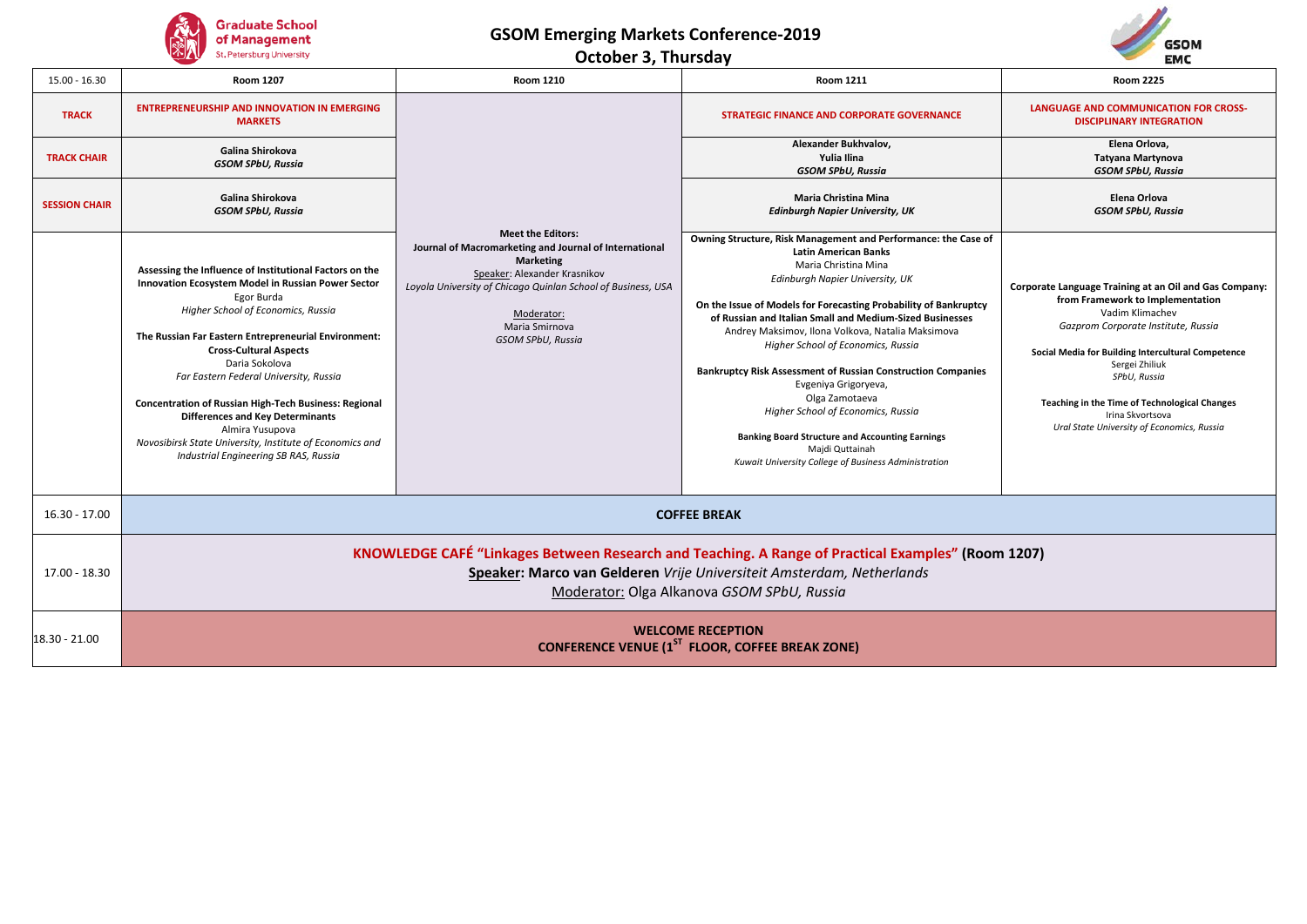

### **October 4, Friday**



| $09.30 - 18:00$      |                                                                                                                                                                                                                                                                                                                                                                                                                                                                                                                                                                                                                                                                   | <b>REGISTRATION DESK OPEN</b>                                                                                                                                                                                                                                                                                                                                                                                                                                                                                                                                                                                                                                                                                                                                                                                                                                                                                                          |                                                                                                                                                                                                                                                                                                                                                                                                                                      |                                                                                                                                                                                                                                                                                                                                                                                                                                                                                                                                                                                                                                                                                                                            |                                                                                                                                                                                                                                                                                                                                                                                                                                                                                                                                                                                                                                                                                                                                                                                                                                                                                                                                                      |                                                                                                                                                                                                                                                                                                                                                                                                                                                                                                                                                                                                                                                                                                                                                                                         |                                                                                                                                                                                                                                                                                                                                                                                                                                                                                                                                                                                       |                                                                                                                                                                                                                                                                                                                                                                                                                                                                                                                                                                                                                                                                                                                                                                                                                                                                                      |                                                                                                                                                                                                                                                                                                                                                                                                                                                                                                         |                                                                                                                                                                                                                                                                                                                                                                                                                                                                                                                                                                                                                                         |
|----------------------|-------------------------------------------------------------------------------------------------------------------------------------------------------------------------------------------------------------------------------------------------------------------------------------------------------------------------------------------------------------------------------------------------------------------------------------------------------------------------------------------------------------------------------------------------------------------------------------------------------------------------------------------------------------------|----------------------------------------------------------------------------------------------------------------------------------------------------------------------------------------------------------------------------------------------------------------------------------------------------------------------------------------------------------------------------------------------------------------------------------------------------------------------------------------------------------------------------------------------------------------------------------------------------------------------------------------------------------------------------------------------------------------------------------------------------------------------------------------------------------------------------------------------------------------------------------------------------------------------------------------|--------------------------------------------------------------------------------------------------------------------------------------------------------------------------------------------------------------------------------------------------------------------------------------------------------------------------------------------------------------------------------------------------------------------------------------|----------------------------------------------------------------------------------------------------------------------------------------------------------------------------------------------------------------------------------------------------------------------------------------------------------------------------------------------------------------------------------------------------------------------------------------------------------------------------------------------------------------------------------------------------------------------------------------------------------------------------------------------------------------------------------------------------------------------------|------------------------------------------------------------------------------------------------------------------------------------------------------------------------------------------------------------------------------------------------------------------------------------------------------------------------------------------------------------------------------------------------------------------------------------------------------------------------------------------------------------------------------------------------------------------------------------------------------------------------------------------------------------------------------------------------------------------------------------------------------------------------------------------------------------------------------------------------------------------------------------------------------------------------------------------------------|-----------------------------------------------------------------------------------------------------------------------------------------------------------------------------------------------------------------------------------------------------------------------------------------------------------------------------------------------------------------------------------------------------------------------------------------------------------------------------------------------------------------------------------------------------------------------------------------------------------------------------------------------------------------------------------------------------------------------------------------------------------------------------------------|---------------------------------------------------------------------------------------------------------------------------------------------------------------------------------------------------------------------------------------------------------------------------------------------------------------------------------------------------------------------------------------------------------------------------------------------------------------------------------------------------------------------------------------------------------------------------------------|--------------------------------------------------------------------------------------------------------------------------------------------------------------------------------------------------------------------------------------------------------------------------------------------------------------------------------------------------------------------------------------------------------------------------------------------------------------------------------------------------------------------------------------------------------------------------------------------------------------------------------------------------------------------------------------------------------------------------------------------------------------------------------------------------------------------------------------------------------------------------------------|---------------------------------------------------------------------------------------------------------------------------------------------------------------------------------------------------------------------------------------------------------------------------------------------------------------------------------------------------------------------------------------------------------------------------------------------------------------------------------------------------------|-----------------------------------------------------------------------------------------------------------------------------------------------------------------------------------------------------------------------------------------------------------------------------------------------------------------------------------------------------------------------------------------------------------------------------------------------------------------------------------------------------------------------------------------------------------------------------------------------------------------------------------------|
| $09.30 - 10.00$      |                                                                                                                                                                                                                                                                                                                                                                                                                                                                                                                                                                                                                                                                   | <b>COFFEE BREAK</b>                                                                                                                                                                                                                                                                                                                                                                                                                                                                                                                                                                                                                                                                                                                                                                                                                                                                                                                    |                                                                                                                                                                                                                                                                                                                                                                                                                                      |                                                                                                                                                                                                                                                                                                                                                                                                                                                                                                                                                                                                                                                                                                                            |                                                                                                                                                                                                                                                                                                                                                                                                                                                                                                                                                                                                                                                                                                                                                                                                                                                                                                                                                      |                                                                                                                                                                                                                                                                                                                                                                                                                                                                                                                                                                                                                                                                                                                                                                                         |                                                                                                                                                                                                                                                                                                                                                                                                                                                                                                                                                                                       |                                                                                                                                                                                                                                                                                                                                                                                                                                                                                                                                                                                                                                                                                                                                                                                                                                                                                      |                                                                                                                                                                                                                                                                                                                                                                                                                                                                                                         |                                                                                                                                                                                                                                                                                                                                                                                                                                                                                                                                                                                                                                         |
| $10.00 - 11.30$      | <b>Room 1206</b>                                                                                                                                                                                                                                                                                                                                                                                                                                                                                                                                                                                                                                                  | <b>Room 1207</b>                                                                                                                                                                                                                                                                                                                                                                                                                                                                                                                                                                                                                                                                                                                                                                                                                                                                                                                       | <b>Room 1208</b>                                                                                                                                                                                                                                                                                                                                                                                                                     | Room 1209                                                                                                                                                                                                                                                                                                                                                                                                                                                                                                                                                                                                                                                                                                                  | <b>Room 1210</b>                                                                                                                                                                                                                                                                                                                                                                                                                                                                                                                                                                                                                                                                                                                                                                                                                                                                                                                                     | <b>Room 1212</b>                                                                                                                                                                                                                                                                                                                                                                                                                                                                                                                                                                                                                                                                                                                                                                        | <b>Room 1213</b>                                                                                                                                                                                                                                                                                                                                                                                                                                                                                                                                                                      | <b>Room 1214</b>                                                                                                                                                                                                                                                                                                                                                                                                                                                                                                                                                                                                                                                                                                                                                                                                                                                                     | <b>Room 2222</b>                                                                                                                                                                                                                                                                                                                                                                                                                                                                                        | <b>Room 2225</b>                                                                                                                                                                                                                                                                                                                                                                                                                                                                                                                                                                                                                        |
| <b>TRACK</b>         | <b>INTERNATIONAL</b><br><b>STRATEGY OF</b><br><b>EMERGING MARKET</b><br><b>FIRMS</b>                                                                                                                                                                                                                                                                                                                                                                                                                                                                                                                                                                              | <b>ENTREPRENEURSHIP AND</b><br><b>INNOVATION IN EMERGING</b><br><b>MARKETS</b>                                                                                                                                                                                                                                                                                                                                                                                                                                                                                                                                                                                                                                                                                                                                                                                                                                                         | <b>BUSINESS IN SOCIETY:</b><br><b>A CHANGE OF</b><br><b>PARADIGM</b>                                                                                                                                                                                                                                                                                                                                                                 | <b>PUBLIC PROCUREMENT</b><br><b>AND PUBLIC-PRIVATE</b><br><b>PARTNERSHIP IN</b><br><b>DEVELOPED AND</b><br><b>DEVELOPING COUNTRIES</b>                                                                                                                                                                                                                                                                                                                                                                                                                                                                                                                                                                                     | <b>MARKETING IN THE</b><br><b>EMERGING MARKETS:</b><br><b>CHALLENGES AND</b><br><b>OPPORTUNITIES IN THE</b><br><b>DIGITAL AGE</b>                                                                                                                                                                                                                                                                                                                                                                                                                                                                                                                                                                                                                                                                                                                                                                                                                    | <b>SUPPLY CHAIN</b><br><b>MANAGEMENT AND</b><br><b>OPERATIONS IN DIGITAL</b><br><b>AGE</b>                                                                                                                                                                                                                                                                                                                                                                                                                                                                                                                                                                                                                                                                                              | <b>INFORMATION AND</b><br><b>KNOWLEDGE</b><br><b>MANAGEMENT IN</b><br><b>BUSINESS</b><br><b>ADMINISTRATION</b>                                                                                                                                                                                                                                                                                                                                                                                                                                                                        | <b>DIGITAL ECONOMY:</b><br><b>DIGITAL DUSINESS</b><br><b>MODELS, DIGITAL</b><br><b>ECOSYSTEMS AND</b><br><b>DIGITAL INNOVATIONS</b>                                                                                                                                                                                                                                                                                                                                                                                                                                                                                                                                                                                                                                                                                                                                                  | THE NEW ROLE OF TALENT<br><b>AND HUMAN RESOURCE</b><br><b>MANAGEMENT IN</b><br><b>INTERNATIONAL</b><br><b>BUSINESS</b>                                                                                                                                                                                                                                                                                                                                                                                  | <b>LANGUAGE AND</b><br><b>COMMUNICATION IN</b><br><b>TIMES OF DIGITAL</b><br><b>TRANSFORMATION:</b><br><b>BUSINESS EDUCATION</b><br><b>PERSPECTIVE</b>                                                                                                                                                                                                                                                                                                                                                                                                                                                                                  |
| <b>TRACK CHAIR</b>   | Andrei Panibratov<br><b>GSOM SPbU, Russia</b>                                                                                                                                                                                                                                                                                                                                                                                                                                                                                                                                                                                                                     | Galina Shirokova<br><b>GSOM SPbU, Russia</b>                                                                                                                                                                                                                                                                                                                                                                                                                                                                                                                                                                                                                                                                                                                                                                                                                                                                                           | <b>Yury Blagov</b><br><b>GSOM SPbU, Russia</b><br><b>Ivo Matser</b><br><b>ABIS, Belgium</b>                                                                                                                                                                                                                                                                                                                                          | Andrei Ivanov<br><b>GSOM SPbU, Russia</b>                                                                                                                                                                                                                                                                                                                                                                                                                                                                                                                                                                                                                                                                                  | Maria Smirnova<br><b>GSOM SPbU, Russia</b>                                                                                                                                                                                                                                                                                                                                                                                                                                                                                                                                                                                                                                                                                                                                                                                                                                                                                                           | Nikolay Zenkevich<br><b>GSOM SPbU, Russia</b>                                                                                                                                                                                                                                                                                                                                                                                                                                                                                                                                                                                                                                                                                                                                           | <b>Tatiana Gavrilova</b><br><b>GSOM SPbU, Russia</b>                                                                                                                                                                                                                                                                                                                                                                                                                                                                                                                                  | <b>Sergey Yablonsky</b><br><b>GSOM SPbU, Russia</b>                                                                                                                                                                                                                                                                                                                                                                                                                                                                                                                                                                                                                                                                                                                                                                                                                                  | Marina Latukha<br><b>GSOM SPbU, Russia</b>                                                                                                                                                                                                                                                                                                                                                                                                                                                              | Elena Orlova,<br>Tatyana Martynova<br><b>GSOM SPbU, Russia</b>                                                                                                                                                                                                                                                                                                                                                                                                                                                                                                                                                                          |
| <b>SESSION CHAIR</b> | Ioannis Christodoulou<br><b>GSOM SPbU, Russia</b>                                                                                                                                                                                                                                                                                                                                                                                                                                                                                                                                                                                                                 | Karina Bogatyreva<br><b>GSOM SPbU, Russia</b>                                                                                                                                                                                                                                                                                                                                                                                                                                                                                                                                                                                                                                                                                                                                                                                                                                                                                          | <b>Yury Blagov</b><br>GSOM SPbU, Russia                                                                                                                                                                                                                                                                                                                                                                                              | Andrei Ivanov<br><b>GSOM SPbU, Russia</b>                                                                                                                                                                                                                                                                                                                                                                                                                                                                                                                                                                                                                                                                                  | Marina Sheresheva.<br><b>Lomonosov Moscow State</b><br>University, Russia                                                                                                                                                                                                                                                                                                                                                                                                                                                                                                                                                                                                                                                                                                                                                                                                                                                                            | Nikolay Zenkevich<br><b>GSOM SPbU, Russia</b>                                                                                                                                                                                                                                                                                                                                                                                                                                                                                                                                                                                                                                                                                                                                           | <b>Dmitry Kudryavtsev</b><br><b>GSOM SPbU, Russia</b>                                                                                                                                                                                                                                                                                                                                                                                                                                                                                                                                 | <b>Sergey Yablonsky</b><br><b>GSOM SPbU, Russia</b>                                                                                                                                                                                                                                                                                                                                                                                                                                                                                                                                                                                                                                                                                                                                                                                                                                  | <b>Dmitry Kucherov</b><br>GSOM SPbU, Russia                                                                                                                                                                                                                                                                                                                                                                                                                                                             | Elena Orlova,<br><b>GSOM SPbU, Russia</b>                                                                                                                                                                                                                                                                                                                                                                                                                                                                                                                                                                                               |
|                      | <b>Strategic Decisions on</b><br><b>Export Expansion</b><br><b>Markets Choosing in</b><br>the Context of<br><b>Emerging Strategy</b><br>Nikolay Dimitriadi,<br>Oxana Voronkova<br><b>Rostov State</b><br>University of<br>Economics, Russia<br>Interdependence and<br>Constraint<br><b>Absorption in Export</b><br>Organisations<br>Ioannis Christodoulou<br>GSOM SPbU, Russia<br>Constance Liew Sat<br>Lin<br><b>University Malaysia</b><br>Sabah, Malaysia<br><b>Empirical Analysis of</b><br><b>Factors Affecting the</b><br><b>Choice of Bank for</b><br><b>Firm Exports</b><br>Yuliya Averyanova,<br>Anna Fedyunina<br>Higher School of<br>Economics, Russia | <b>Risky Business? Integrating</b><br><b>Perspectives of</b><br>Entrepreneurial<br><b>Orientation as</b><br><b>Experimentation and</b><br><b>Advantage to Explain Firm</b><br>Performance<br>William Wales<br>University at Albany School<br>of Business, USA<br>Oleksiy Osiyevskyy<br>University of Calgary,<br>Canada<br>Patrick Kreiser<br>University of Wyoming<br>College of Business, USA<br>Galina Shirokova,<br>Karina Bogatyreva<br>GSOM SPbU, Russia<br>Entrepreneurial<br><b>Orientation (EO) and</b><br><b>Supply Chain Performance</b><br>of Nigerian Small and<br><b>Medium Manufacturing</b><br><b>Enterprises</b><br>Paul Udofot, Nsikan John<br>University of Uyo, Nigeria<br>The Importance of<br><b>Strategic Entrepreneurship</b><br>in Explaining the<br>Performance of Small and<br><b>Medium-sized Tourism</b><br><b>Enterprises (SMTEs)</b><br>Muhanad Hasan Agha<br>Far Eastern Federal<br>University, Russia | <b>Presentation of the</b><br>book Corporate<br>Sustainability in the<br>21st Century:<br>Increasing the<br><b>Resilience of Social-</b><br><b>Ecological Systems</b><br>(Sardá & Pogutz,<br>2019)<br>Speaker:<br>Rafael Sardá Borroy,<br><b>National Council of</b><br>Research of Spain<br>(CSIC), Spain<br>Discussant:<br><b>Thomas Osburg</b><br>Hochschule Fresenius<br>für Management,<br>Wirtschaft & Medien<br>GMBH, Germany | The Quality of Services<br>and Public<br><b>Procurement: the Case</b><br>of Moscow Hospitals<br>Margarita Kravtsova<br>Higher School of<br>Economics, Russia<br><b>How to Best Procure</b><br>Innovation: the Case of<br>the FU<br>Georgia Aimilia Voulgari<br>National and<br>Kapodistrian University<br>of Athens, Greece<br>The Use of Unified<br><b>Procurement System</b><br>Zakupki.gov.ru for the<br><b>Pricing of Air</b><br><b>Ambulance Monopoly</b><br>Services - Drawbacks<br>and Risks<br>Igor Khodachek,<br>Dmitrii Minaev<br>RANEPA, Russia<br>On a New Approach to<br><b>Collusion Identification</b><br>in Public Procurement<br>Evgenii Gilenko,<br>Andrei Ivanov,<br>Olga Bezhenar<br>GSOM SPbU, Russia | The online influencers<br>strategies and their<br>impact on consumers<br>decision process<br>Anand Amitabh,<br>Megane Leparoux,<br>Pauline Minier<br><b>SKEMA Business School,</b><br>France<br>The Role of Online-<br><b>Communities and</b><br>Internet Influencers In<br><b>Consumer Behavior On</b><br>The Russian Perfumery<br>Market<br>Svetlana Berezka<br>Higher School of<br>Economics, Russia<br>Marina Sheresheva,<br>Anastasia Talnova<br>Lomonosov Moscow State<br>University, Russia<br>Consumer Learning in the<br><b>Context of Mobile</b><br>Commerce<br>Gogua Megi<br>GSOM SPbU, Russia<br><b>How Electronic Word of</b><br>Mouth (eWOM) Leads to<br><b>Information Adoption?</b><br>Muddasar Ghani Khwaja,<br>Shaheed Zulfikar Ali<br><b>Bhutto Institute of Science</b><br>and Technology, Pakistan<br>Universiti Teknologi<br>Malaysia, Malaysia<br>Ahmad Jusoh,<br>Khalil MD Nor<br>Universiti Teknologi<br>Malaysia, Malaysia | <b>Identification of</b><br><b>Factors Affecting the</b><br>Implementation of the<br><b>Internet of Things for</b><br><b>Evolutionary Stable</b><br><b>Strategy in Supply</b><br><b>Chain Management</b><br>Andrey Zyatchin,<br>Ekaterina Senicheva<br>GSOM SPbU, Russia<br><b>Efficiency-Based</b><br>Leadership in the<br><b>Banking Sector</b><br>Nikolai Zenkevich, Sajad<br>Kazemi<br>GSOM SPbU, Russia<br><b>Joint Working Capital</b><br><b>Management in Supply</b><br><b>Chains</b><br>Nikolay Zenkevich, Iana<br>Kuzmina<br>GSOM SPbU, Russia<br><b>Cooperative Game for</b><br><b>Working Capital</b><br><b>Management in</b><br><b>Distributive Supply</b><br><b>Network</b><br>Anastasiia Ivakina,<br>Nikolay Zenkevich<br>GSOM SPbU, Russia<br>Egor Lapin<br>SPbU, Russia | <b>Identifying the Current</b><br>and Future Events of<br><b>Knowledge Hiding</b><br><b>Through Reviews</b><br>Amitabh Anand<br>SKEMA Business School,<br>Universite Cote d'Azhur,<br>GREDEG,<br>France<br>Knowledge Sharing in<br><b>Cross-Functional Teams</b><br>Olga Belyak,<br>Elena Kalabina<br>Ural State University of<br>Economics, Russia<br>Managing<br>Organizational<br><b>Forgetting Effectiveness</b><br><b>Eactors in Russian</b><br><b>Mechanical Engineering</b><br>Companies<br><b>Evgeny Blagov</b><br>GSOM SPbU, Russia<br>Stefan Scherban<br>"Fact" JSC, Russia | <b>Presentation of the</b><br>book<br><b>Sergey Yablonsky</b><br>"Multi-Sided Platforms<br>(MSPs) and Sharing<br><b>Strategies in the Digital</b><br><b>Economy: Emerging</b><br><b>Research and</b><br>Opportunities", IGI<br>Global, USA, 2018.<br><b>Indexed In: SCOPUS</b><br>Associate professor<br>Sergey Yablonsky<br>GSOM SPbU, Russia<br><b>Assessment Companies'</b><br><b>Digital Transformation</b><br><b>Readiness: the Model</b><br><b>Structure</b><br>Olga Stoianova,<br>Tatiana Lezina,<br>Viktoria Ivanova<br>SPbU, Russia<br><b>Barriers to the digital</b><br>transformation of small<br>and medium-sized<br>enterprises in<br>Kazakhstan<br>Sultanbek Tultabayev<br>AlmaU, Kazakhstan<br><b>Application of the</b><br><b>Blockchain Technology</b><br>in the Banking Area<br>Anna Loukianova,<br>Arina Presnyakova,<br>Aleksandra Kolesova<br>GSOM SPbU, Russia | <b>HRM Humanization as</b><br><b>Core Factor of Success in</b><br><b>Digital Economy</b><br>Elena Yakhontova<br>RANEPA, Russia<br><b>Gender-Driven Talent</b><br><b>Migration and its</b><br><b>Implication to Talent</b><br>Management<br>Marina Latukha,<br>Maria Shagalkina<br>GSOM SPbU, Russia<br><b>Exploring the Essential</b><br><b>Impact of Talent</b><br><b>Management on</b><br>Innovation<br>Performance: an<br>Ambidexterity<br>Perspective<br>Louisa Selivanovskikh<br>GSOM SPbU, Russia | <b>Business</b><br><b>Communication and</b><br>Self-Disclosure as<br><b>Aspects of a Second</b><br><b>Language Teaching</b><br>(Stating a Research<br>Problem)<br>Ekaterina Andreeva<br>GSOM SPbU, Russia<br><b>Creating Balance</b><br><b>Between Digital</b><br><b>Resources and</b><br><b>Collaborative Work in</b><br><b>Teaching English</b><br>Elena Kitaeva,<br>Olga Senichkina<br>SPbU, Russia<br><b>Promotional Video as</b><br>One of the Ways to Get<br><b>Acquainted with</b><br><b>Foreign Language</b><br>Culture and a Way to<br>Learn a Foreign<br>Language<br>Eleonora Nikolaeva<br><b>MGIMO University,</b><br>Russia |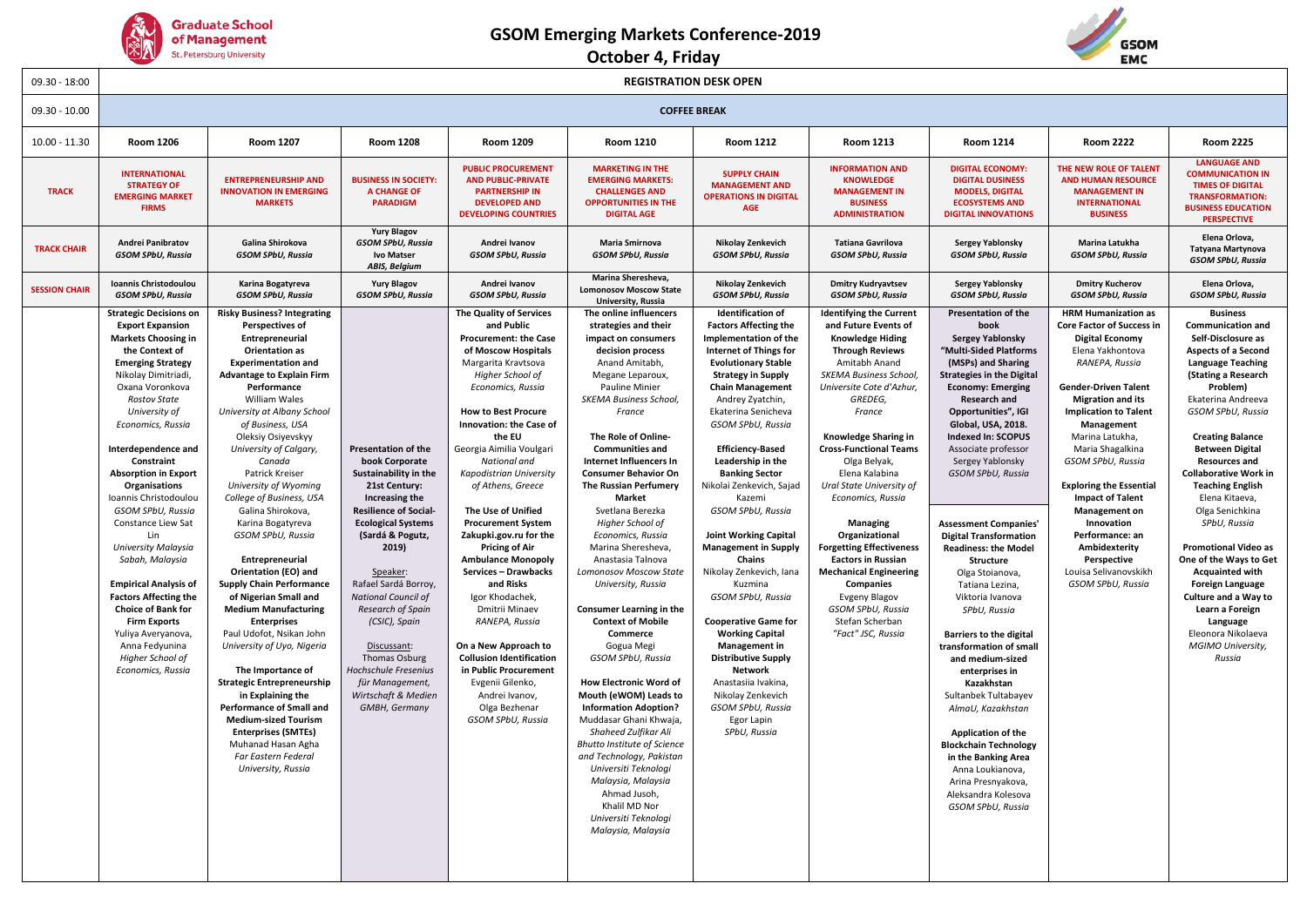





| $11.30 - 12.00$      |                                                                                                                                                                                                                                                                                                                                                                                                                                                                                                                                                                                                                                                                                                                                                                                                                                                                                                            |                                                                                                                                                                                                                                                                                                                                                                                                                                                                                                                                                                                                                                                                                                                                                 |                                                                                                                                                                                                                                                                                                                                                                                                                                                                                                                                                                                                                                                                                                                                                                                                                                                                          |                                                                                                                                                                                                                                                                                                                                                                                                                                                                                                                                                                                                                                                                                                                                                                                                                                                            |                                                                                                                                                                                                                                                                                                                                                                                                                                                                                                                | <b>COFFEE BREAK</b>                                                                                                                                                                                                                                                                                                                                                                                                                                                                                                                                                                                                                                                                                                                                                                                                                                                                       |                                                                                                                                                                                                                                                                                                                                                                                                                                                                                                                                                                                                                                                      |                                                                                                                                                                                                                                                                                                                                                                                                                                                                                                                                                     |                                                                                                                                                                                                                                                                                                                                                                                                                                                                                                                                                                                                                                                                                                                                                                                                                                                           |                                                                                                                                                                                                                                                                                                                                                                                                                                                                                                                                                                                                                                                                                                                                                          |                                                                                                                                                                                                                                                                                                                                         |
|----------------------|------------------------------------------------------------------------------------------------------------------------------------------------------------------------------------------------------------------------------------------------------------------------------------------------------------------------------------------------------------------------------------------------------------------------------------------------------------------------------------------------------------------------------------------------------------------------------------------------------------------------------------------------------------------------------------------------------------------------------------------------------------------------------------------------------------------------------------------------------------------------------------------------------------|-------------------------------------------------------------------------------------------------------------------------------------------------------------------------------------------------------------------------------------------------------------------------------------------------------------------------------------------------------------------------------------------------------------------------------------------------------------------------------------------------------------------------------------------------------------------------------------------------------------------------------------------------------------------------------------------------------------------------------------------------|--------------------------------------------------------------------------------------------------------------------------------------------------------------------------------------------------------------------------------------------------------------------------------------------------------------------------------------------------------------------------------------------------------------------------------------------------------------------------------------------------------------------------------------------------------------------------------------------------------------------------------------------------------------------------------------------------------------------------------------------------------------------------------------------------------------------------------------------------------------------------|------------------------------------------------------------------------------------------------------------------------------------------------------------------------------------------------------------------------------------------------------------------------------------------------------------------------------------------------------------------------------------------------------------------------------------------------------------------------------------------------------------------------------------------------------------------------------------------------------------------------------------------------------------------------------------------------------------------------------------------------------------------------------------------------------------------------------------------------------------|----------------------------------------------------------------------------------------------------------------------------------------------------------------------------------------------------------------------------------------------------------------------------------------------------------------------------------------------------------------------------------------------------------------------------------------------------------------------------------------------------------------|-------------------------------------------------------------------------------------------------------------------------------------------------------------------------------------------------------------------------------------------------------------------------------------------------------------------------------------------------------------------------------------------------------------------------------------------------------------------------------------------------------------------------------------------------------------------------------------------------------------------------------------------------------------------------------------------------------------------------------------------------------------------------------------------------------------------------------------------------------------------------------------------|------------------------------------------------------------------------------------------------------------------------------------------------------------------------------------------------------------------------------------------------------------------------------------------------------------------------------------------------------------------------------------------------------------------------------------------------------------------------------------------------------------------------------------------------------------------------------------------------------------------------------------------------------|-----------------------------------------------------------------------------------------------------------------------------------------------------------------------------------------------------------------------------------------------------------------------------------------------------------------------------------------------------------------------------------------------------------------------------------------------------------------------------------------------------------------------------------------------------|-----------------------------------------------------------------------------------------------------------------------------------------------------------------------------------------------------------------------------------------------------------------------------------------------------------------------------------------------------------------------------------------------------------------------------------------------------------------------------------------------------------------------------------------------------------------------------------------------------------------------------------------------------------------------------------------------------------------------------------------------------------------------------------------------------------------------------------------------------------|----------------------------------------------------------------------------------------------------------------------------------------------------------------------------------------------------------------------------------------------------------------------------------------------------------------------------------------------------------------------------------------------------------------------------------------------------------------------------------------------------------------------------------------------------------------------------------------------------------------------------------------------------------------------------------------------------------------------------------------------------------|-----------------------------------------------------------------------------------------------------------------------------------------------------------------------------------------------------------------------------------------------------------------------------------------------------------------------------------------|
| 12.00 - 13.30        | <b>Room 1206</b>                                                                                                                                                                                                                                                                                                                                                                                                                                                                                                                                                                                                                                                                                                                                                                                                                                                                                           | <b>Room 1207</b>                                                                                                                                                                                                                                                                                                                                                                                                                                                                                                                                                                                                                                                                                                                                | <b>Room 1208</b>                                                                                                                                                                                                                                                                                                                                                                                                                                                                                                                                                                                                                                                                                                                                                                                                                                                         | Room 1209                                                                                                                                                                                                                                                                                                                                                                                                                                                                                                                                                                                                                                                                                                                                                                                                                                                  | <b>Room 1210</b>                                                                                                                                                                                                                                                                                                                                                                                                                                                                                               | <b>Room 1211</b>                                                                                                                                                                                                                                                                                                                                                                                                                                                                                                                                                                                                                                                                                                                                                                                                                                                                          | <b>Room 1212</b>                                                                                                                                                                                                                                                                                                                                                                                                                                                                                                                                                                                                                                     | <b>Room 1213</b>                                                                                                                                                                                                                                                                                                                                                                                                                                                                                                                                    | <b>Room 1214</b>                                                                                                                                                                                                                                                                                                                                                                                                                                                                                                                                                                                                                                                                                                                                                                                                                                          | <b>Room 2222</b>                                                                                                                                                                                                                                                                                                                                                                                                                                                                                                                                                                                                                                                                                                                                         | <b>Room 2225</b>                                                                                                                                                                                                                                                                                                                        |
| <b>TRACK</b>         | <b>INTERNATIONAL</b><br><b>STRATEGY OF</b><br><b>EMERGING MARKET</b><br><b>FIRMS</b>                                                                                                                                                                                                                                                                                                                                                                                                                                                                                                                                                                                                                                                                                                                                                                                                                       | <b>ENTREPRENEURSHIP</b><br><b>AND INNOVATION</b><br><b>IN EMERGING</b><br><b>MARKETS</b>                                                                                                                                                                                                                                                                                                                                                                                                                                                                                                                                                                                                                                                        | <b>BUSINESS IN SOCIETY: A</b><br><b>CHANGE OF PARADIGM</b>                                                                                                                                                                                                                                                                                                                                                                                                                                                                                                                                                                                                                                                                                                                                                                                                               | <b>PUBLIC PROCUREMENT</b><br><b>AND PUBLIC-PRIVATE</b><br><b>PARTNERSHIP IN</b><br><b>DEVELOPED AND</b><br><b>DEVELOPING</b><br><b>COUNTRIES</b>                                                                                                                                                                                                                                                                                                                                                                                                                                                                                                                                                                                                                                                                                                           | <b>MARKETING IN</b><br><b>THE EMERGING</b><br><b>MARKETS:</b><br><b>CHALLENGES AND</b><br><b>OPPORTUNITIES</b><br>IN THE DIGITAL<br>AGE                                                                                                                                                                                                                                                                                                                                                                        | <b>STRATEGIC FINANCE AND</b><br><b>CORPORATE GOVERNANCE</b>                                                                                                                                                                                                                                                                                                                                                                                                                                                                                                                                                                                                                                                                                                                                                                                                                               | <b>SUPPLY CHAIN</b><br><b>MANAGEMENT AND</b><br><b>OPERATIONS IN</b><br><b>DIGITAL AGE</b>                                                                                                                                                                                                                                                                                                                                                                                                                                                                                                                                                           | <b>INFORMATION AND</b><br><b>KNOWLEDGE</b><br><b>MANAGEMENT IN</b><br><b>BUSINESS</b><br><b>ADMINISTRATION</b>                                                                                                                                                                                                                                                                                                                                                                                                                                      | <b>DIGITAL ECONOMY:</b><br><b>DIGITAL DUSINESS</b><br><b>MODELS, DIGITAL</b><br><b>ECOSYSTEMS AND</b><br><b>DIGITAL INNOVATIONS</b>                                                                                                                                                                                                                                                                                                                                                                                                                                                                                                                                                                                                                                                                                                                       | THE NEW ROLE OF<br><b>TALENT AND HUMAN</b><br><b>RESOURCE</b><br><b>MANAGEMENT IN</b><br><b>INTERNATIONAL</b><br><b>BUSINESS</b>                                                                                                                                                                                                                                                                                                                                                                                                                                                                                                                                                                                                                         | <b>LANGUAGE AND</b><br><b>COMMUNICATION IN</b><br><b>TIMES OF DIGITAL</b><br><b>TRANSFORMATION:</b><br><b>BUSINESS EDUCATION</b><br><b>PERSPECTIVE</b>                                                                                                                                                                                  |
| <b>TRACK CHAIR</b>   | <b>Andrei Panibratov</b><br><b>GSOM SPbU, Russia</b>                                                                                                                                                                                                                                                                                                                                                                                                                                                                                                                                                                                                                                                                                                                                                                                                                                                       | Galina Shirokova<br><b>GSOM SPbU, Russia</b>                                                                                                                                                                                                                                                                                                                                                                                                                                                                                                                                                                                                                                                                                                    | <b>Yury Blagov</b><br><b>GSOM SPbU, Russia</b><br><b>Ivo Matser</b><br>ABIS, Belgium                                                                                                                                                                                                                                                                                                                                                                                                                                                                                                                                                                                                                                                                                                                                                                                     | Andrei Ivanov<br><b>GSOM SPbU, Russia</b>                                                                                                                                                                                                                                                                                                                                                                                                                                                                                                                                                                                                                                                                                                                                                                                                                  | Maria Smirnova<br>GSOM SPbU,<br>Russia                                                                                                                                                                                                                                                                                                                                                                                                                                                                         | Alexander Bukhvalov,<br>Yulia Ilina<br><b>GSOM SPbU, Russia</b>                                                                                                                                                                                                                                                                                                                                                                                                                                                                                                                                                                                                                                                                                                                                                                                                                           | Nikolay Zenkevich<br><b>GSOM SPbU, Russia</b>                                                                                                                                                                                                                                                                                                                                                                                                                                                                                                                                                                                                        | <b>Tatiana Gavrilova</b><br><b>GSOM SPbU, Russia</b>                                                                                                                                                                                                                                                                                                                                                                                                                                                                                                | <b>Sergey Yablonsky</b><br><b>GSOM SPbU, Russia</b>                                                                                                                                                                                                                                                                                                                                                                                                                                                                                                                                                                                                                                                                                                                                                                                                       | Marina Latukha<br><b>GSOM SPbU, Russia</b>                                                                                                                                                                                                                                                                                                                                                                                                                                                                                                                                                                                                                                                                                                               | Elena Orlova,<br>Tatyana Martynova<br><b>GSOM SPbU, Russia</b>                                                                                                                                                                                                                                                                          |
| <b>SESSION CHAIR</b> | Olga Garanina<br><b>GSOM SPbU, Russia</b>                                                                                                                                                                                                                                                                                                                                                                                                                                                                                                                                                                                                                                                                                                                                                                                                                                                                  | Joan Freixanet<br><b>GSOM SPbU, Russia</b>                                                                                                                                                                                                                                                                                                                                                                                                                                                                                                                                                                                                                                                                                                      | <b>Ivo Matser</b><br><b>ABIS, Belgium</b>                                                                                                                                                                                                                                                                                                                                                                                                                                                                                                                                                                                                                                                                                                                                                                                                                                | Andrei Ivanov<br><b>GSOM SPbU, Russia</b>                                                                                                                                                                                                                                                                                                                                                                                                                                                                                                                                                                                                                                                                                                                                                                                                                  | Deniz Dalman<br>GSOM SPbU, Russia                                                                                                                                                                                                                                                                                                                                                                                                                                                                              | <b>Yury Dranev</b><br><b>Higher School of Economics,</b><br>Russia                                                                                                                                                                                                                                                                                                                                                                                                                                                                                                                                                                                                                                                                                                                                                                                                                        | Anna Levchenko<br><b>GSOM SPbU, Russia</b>                                                                                                                                                                                                                                                                                                                                                                                                                                                                                                                                                                                                           | <b>Dmitry Kudryavtsev</b><br>GSOM SPbU, Russia                                                                                                                                                                                                                                                                                                                                                                                                                                                                                                      | Olga Stoianova<br><b>SPbU, Russia</b>                                                                                                                                                                                                                                                                                                                                                                                                                                                                                                                                                                                                                                                                                                                                                                                                                     | Victoria Tsybova<br><b>GSOM SPbU, Russia</b>                                                                                                                                                                                                                                                                                                                                                                                                                                                                                                                                                                                                                                                                                                             | Elena Orlova,<br><b>GSOM SPbU, Russia</b>                                                                                                                                                                                                                                                                                               |
|                      | Institutions and<br>Comparative<br><b>Advantage in Services</b><br>Trade<br>Victor Arshavskiy,<br>Aleh Mazol<br><b>BEROC</b><br>Arevik Gnutzmann-<br>Mkrtchyan<br>University of Hanover,<br>Germany<br>Al Impacts on<br>Sustainability<br><b>Strategies of Energy</b><br><b>MNEs from Emerging</b><br>Economies<br>Olga Garanina<br>GSOM SPbU, Russia<br>Abramova Anna,<br>Piskulova Natalia<br>MGIMO-University,<br>Russia<br><b>Strategy</b><br><b>Management of</b><br><b>Fisheries, Livestock</b><br>and Agriculture<br>Resources as a<br><b>Leading Sector in</b><br><b>Supporting the</b><br><b>Indonesia and Timor</b><br>Leste Border Area<br>Development<br>Program in Belu<br>Regency<br>Chaterina Agusta<br>Paulus,<br>Marthen Robinson<br>Pellokila,<br>Yohanis Umbu Laiya<br>Sobang<br>Nusa Cendana<br>University, Indonesia<br>Emil Azmanajaya<br>Balikpapan State<br>Polytechnic, Indonesia | <b>Building Digital</b><br>Entrepreneur<br>Profiles on the<br><b>Basis of the Data</b><br>from the<br><b>VKontakte Social</b><br>Network<br>Margarita<br>Gladkova, Maxim<br>Solonin, Alexander<br>Marinskiy, Evgenii<br>Gilenko<br>GSOM SPbU, Russia<br>Entrepreneurial<br>Leadership: an<br>Analysis Based on<br><b>Review Articles</b><br>Tatiana Shusharina,<br>Elena Gafforova<br>Far Eastern Federal<br>University, Russia<br>The Role of Islamic<br>Finance in the<br>Relationship<br>between Culture<br>and Innovation<br><b>Among Technology</b><br><b>Start Up in</b><br>Malaysia:<br><b>Grounded Theory</b><br>Approach<br>Zulkarnain<br>Muhamad Sori<br><b>INCEIF, Malaysia</b><br>Jamal Nassar,<br>Independent<br>consultant, Yemen | The Search for a New<br><b>Model of Corporate</b><br><b>Sustainability: Evidence</b><br>from the CSR Strategies<br>of Leading Russian<br>Companies<br>Yury Blagov<br><b>GSOM SPbU, Russia</b><br><b>Rating of Eastern</b><br><b>European and Russian</b><br><b>Cities in Terms of the</b><br><b>Concept of Sustainable</b><br>Development<br>Anna Cepelova, Milan<br>Dousa<br>Pavol Jozef Safarik<br>University in Kosice,<br>Slovakia<br><b>Business and Society</b><br>Relationships in the 4th<br><b>Industrial Revolution</b><br><b>Context: Main</b><br><b>Challenges</b><br>Anastasia Petrova-<br>Savchenko,<br>Maria Sobol<br>GSOM SPbU, Russia<br><b>Ethical Dimensions of</b><br><b>Digital Marketing:</b><br><b>Potential Research</b><br>Areas<br>Jha Milind Kumar<br>Indian Institute of<br>Foreign Trade, India<br>Rakesh Kumar Mishra<br>Indian Oil, India | <b>Strategic Implications</b><br>of Abandoned<br>Infrastructural<br><b>Projects on Economic</b><br>Development in Akwa<br>Ibom State, Nigeria<br>Michael Nnamseh<br>University of Uyo,<br>Nigeria<br>The Problem of the<br><b>Use of Concession</b><br>Arrangements in<br><b>Integrated Mining</b><br>Projects in<br>Underdeveloped<br><b>Areas of Russia</b><br>Tatiana Ponomarenko,<br>Ekaterina Khan-Tsai<br>Saint-Petersburg<br>Mining University,<br>Russia<br><b>Arbitrability of Public</b><br>Procurement<br><b>Contracts and PPP</b><br>Contracts<br>Viktor Eremin<br>SPbU, Russia<br><b>Digital Infrastructure</b><br>as a Tool for Spatial<br>Development: the<br><b>Potential of Public-</b><br><b>Private Partnership</b><br>(based on Russian<br>Localities)<br>Elena Midler.<br>Timur Sharifyanov<br>Southern Federal<br>University, Russia | The Role of<br>Institutional<br><b>Entrepreneurs in</b><br>the Evolution of<br>Modern<br>Retailing in India<br>Deniz Dalman<br>GSOM SPbU,<br>Russia<br>Debi P Mishra<br><b>State University</b><br>of New York<br>Binghamton,<br>USA<br>Satadruta<br>Mookherjee<br>Neoma Business<br>School<br>France<br>Strategic<br>Thinking:<br><b>Process</b><br>Approach to<br><b>Training</b><br><b>Managers Based</b><br>on Case Study<br>Natalia<br>Strekalova<br>Herzen State<br>Pedagogical<br>University,<br>Russia | <b>Merger and Acquisitions</b><br>and Technological<br><b>Efficiency: the Empirical</b><br>View<br>Yury Dranev, Elena<br>Ochirova, Nickolay Naumov<br>Higher School of Economics,<br>Russia<br><b>Conceptual Framework of</b><br><b>Capital Structure</b><br><b>Optimization: Southern</b><br><b>Copper Corp Case</b><br>Alexander Burov<br>St. Petersburg State<br>University of Economics,<br>Russia<br>The Relationship of<br><b>Earnings Management and</b><br><b>Dividend Payouts:</b><br><b>Empirical Analysis of</b><br><b>Russian Companies</b><br>Marat Smirnov,<br>Egor Nikulin,<br>Polina Orlova<br>GSOM SPbU, Russia<br><b>Can Non-Financial</b><br><b>Indicators Shed Light on</b><br>the Bankruptcy Risk in<br><b>Russian Agricultural</b><br><b>Enterprises?</b><br>Elizaveta Meshcheryakova,<br>Natalia Feruleva<br>Higher School of Economics,<br>Russia<br><b>LUNCH</b> | <b>Cluster Approach</b><br>to Evaluation and<br>Analysis of<br><b>Regional Transport</b><br>and Logistics<br>Complexes<br>Elena Serova<br>Higher School of<br>Economics, Russia<br>Anatoly Kazantsev,<br>GSOM SPbU, Russia<br><b>4PL Flexibility in</b><br><b>Business Models</b><br>Anna Levchenko<br>GSOM SPbU, Russia<br>Pavel Shrakhin<br>SPBU, Russia<br>Antecedents and<br><b>Outcomes of</b><br><b>Sustainable Supply</b><br><b>Chain Integration</b><br>in Emerging<br><b>Economies: the</b><br><b>Study of Large</b><br><b>Russian Companies</b><br>Dmitrii Knatko,<br>Yulia Aray, Anna<br>Levchenko, Anna<br>Veselova<br>GSOM SPbU, Russia | <b>Towards</b><br>Conceptualization<br>of ISO Standards for<br>Knowledge<br>Management in<br>Organizations<br>Dmitry Kudryavtsev<br>GSOM SPbU, Russia<br><b>Emergence of</b><br>Knowledge<br>Management in<br>Russia: towards<br><b>Legitimacy for</b><br>Practice<br>Elvira Grinberg,<br>Louisa<br>Selivanovskikh.<br>Anastasiia Pleshkova<br>GSOM SPbU, Russia<br><b>Understanding the</b><br>Phenomenon of<br><b>Innovation Labs</b><br>Francesco<br>Santarsiero,<br>Daniela Carlucci,<br>Giovanni Schiuma<br>University of<br>Basilicata, Italy | <b>Digital</b><br><b>Transformation of</b><br><b>Business Model of</b><br><b>Russian Generating</b><br>Companies<br>Maria Gorgisheli, Irina<br>Volkova<br>Higher School of<br>Economics, Russia<br><b>How Marketing</b><br><b>Managers Sense and</b><br><b>Seize Social Media</b><br>Storms<br>Pernille Rydén<br>Technical University of<br>Denmark, Denmark<br>Vatroslav Skare<br>University of Zagreb,<br>Croatia<br>Muhammad Ismail<br>Hossain<br>University of Dhaka,<br>Bangladesh<br>Efthymia Kottika<br>University of<br>Economics, Prague,<br>Czech Republic<br><b>Regulation of</b><br><b>Multisided Markets:</b><br><b>Market Definition</b><br><b>Technics</b><br>Olga Markova<br>RANEPA, Russia<br><b>Platform Business</b><br><b>Models of the NTI</b><br><b>Markets Companies</b><br>Evgeny Blagov,<br>Natalia Kulaeva<br>GSOM SPbU, Russia | <b>Diversity-Driven Talent</b><br><b>Management and its</b><br><b>Relationship with</b><br><b>Firm Performance</b><br>Marina Latukha,<br>Daria Khasieva<br>GSOM SPbU, Russia<br>Double Work of<br><b>Women in Russia</b><br>Maria Kurganskaya,<br>Maria Pertaya<br>The Herzen State<br>Pedagogical<br>University, Russia<br><b>Recruitment Goes</b><br><b>Digital. Challenges</b><br>and Opportunities for<br>the Russian<br>Companies<br>Antonina Lisovskaia<br>GSOM SPbU, Russia<br><b>Cultural Sensitivity to</b><br><b>HR Business Partner's</b><br>Competencies:<br>Insights from Job<br><b>Advertisements</b><br><b>Across Six Countries</b><br>Ekaterina Vlakh,<br>Natalia Volkova,<br>Valeria Pomyalova<br>Higher School of<br>Economics, Russia | <b>Classroom-Based</b><br><b>Assessment of Oral</b><br><b>Mediation:</b><br><b>Challenges and</b><br>Opportunities<br>Olga Lankina<br>GSOM SPbU, Russia<br><b>Internet Resources</b><br>Introduction for<br><b>Business German</b><br><b>Teaching</b><br>Elena Bessmeltseva,<br>Julija Neumann,<br>Natalia Pavlova<br>GSOM SPbU, Russia |
| 13.30 - 14.30        |                                                                                                                                                                                                                                                                                                                                                                                                                                                                                                                                                                                                                                                                                                                                                                                                                                                                                                            |                                                                                                                                                                                                                                                                                                                                                                                                                                                                                                                                                                                                                                                                                                                                                 |                                                                                                                                                                                                                                                                                                                                                                                                                                                                                                                                                                                                                                                                                                                                                                                                                                                                          |                                                                                                                                                                                                                                                                                                                                                                                                                                                                                                                                                                                                                                                                                                                                                                                                                                                            |                                                                                                                                                                                                                                                                                                                                                                                                                                                                                                                | <b>COFFE-BREAK ZONE (1ST FLOOR)</b>                                                                                                                                                                                                                                                                                                                                                                                                                                                                                                                                                                                                                                                                                                                                                                                                                                                       |                                                                                                                                                                                                                                                                                                                                                                                                                                                                                                                                                                                                                                                      |                                                                                                                                                                                                                                                                                                                                                                                                                                                                                                                                                     |                                                                                                                                                                                                                                                                                                                                                                                                                                                                                                                                                                                                                                                                                                                                                                                                                                                           |                                                                                                                                                                                                                                                                                                                                                                                                                                                                                                                                                                                                                                                                                                                                                          |                                                                                                                                                                                                                                                                                                                                         |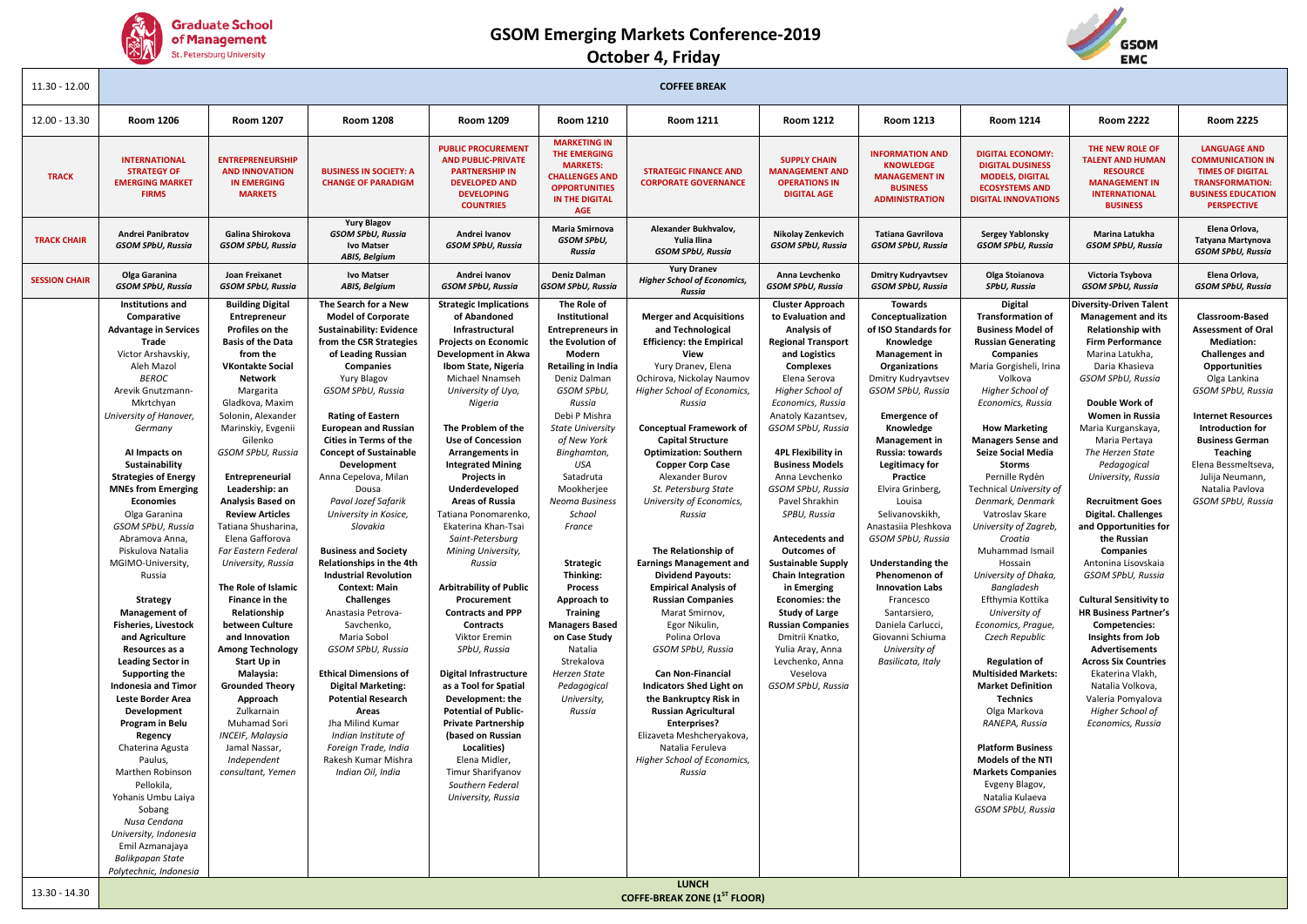

#### **October 4, Friday**



| 14.30 - 16.00        | <b>Room 1206</b>                                                                                                                                                                                                                                                                                                                                                                                                                                                                                                                                                                                                                                                                                                                                                                                                                                                                                                                                     | <b>Room 1207</b>                                                                                                                                                                                                                                                                                                                                                                                                                                                                                                                                                                                                                                                     | <b>Room 1208</b>                                                                                                                                                                                                                                                                                                                                                                                                                                                                                                                                                                                                                                                                                                                                                                                                                                                                                                                                                                                                                                                                                             | Room 1209                                                                                                                                                                                                                                                                                                                                                                                                                                                                                                                                                                                                                                                                                                                                                                                                                                                                                                                                                                                   | <b>Room 1210</b>                                                                                                                                                                                                                                                                                                                                                                                                                                                                                                                                                                                                                                                                                    | <b>Room 1212</b>                                                                                                                                                                                                                                                                                                                                                                                                                                                                                                                                                                                                                      | <b>Room 1213</b>                                                                                                                                                                                                                                                                                                                                                                                  | <b>Room 1214</b>                                                                                                                                                                                                                                                                                                                                                                                                                                                                                                                                                                                                                                                                                                                                                                                                                                                                                                                                                                                                                                                        |                                                                                                                                                                                                                                                                            | <b>Room 2225</b>                                                                                                                                                                                                  |
|----------------------|------------------------------------------------------------------------------------------------------------------------------------------------------------------------------------------------------------------------------------------------------------------------------------------------------------------------------------------------------------------------------------------------------------------------------------------------------------------------------------------------------------------------------------------------------------------------------------------------------------------------------------------------------------------------------------------------------------------------------------------------------------------------------------------------------------------------------------------------------------------------------------------------------------------------------------------------------|----------------------------------------------------------------------------------------------------------------------------------------------------------------------------------------------------------------------------------------------------------------------------------------------------------------------------------------------------------------------------------------------------------------------------------------------------------------------------------------------------------------------------------------------------------------------------------------------------------------------------------------------------------------------|--------------------------------------------------------------------------------------------------------------------------------------------------------------------------------------------------------------------------------------------------------------------------------------------------------------------------------------------------------------------------------------------------------------------------------------------------------------------------------------------------------------------------------------------------------------------------------------------------------------------------------------------------------------------------------------------------------------------------------------------------------------------------------------------------------------------------------------------------------------------------------------------------------------------------------------------------------------------------------------------------------------------------------------------------------------------------------------------------------------|---------------------------------------------------------------------------------------------------------------------------------------------------------------------------------------------------------------------------------------------------------------------------------------------------------------------------------------------------------------------------------------------------------------------------------------------------------------------------------------------------------------------------------------------------------------------------------------------------------------------------------------------------------------------------------------------------------------------------------------------------------------------------------------------------------------------------------------------------------------------------------------------------------------------------------------------------------------------------------------------|-----------------------------------------------------------------------------------------------------------------------------------------------------------------------------------------------------------------------------------------------------------------------------------------------------------------------------------------------------------------------------------------------------------------------------------------------------------------------------------------------------------------------------------------------------------------------------------------------------------------------------------------------------------------------------------------------------|---------------------------------------------------------------------------------------------------------------------------------------------------------------------------------------------------------------------------------------------------------------------------------------------------------------------------------------------------------------------------------------------------------------------------------------------------------------------------------------------------------------------------------------------------------------------------------------------------------------------------------------|---------------------------------------------------------------------------------------------------------------------------------------------------------------------------------------------------------------------------------------------------------------------------------------------------------------------------------------------------------------------------------------------------|-------------------------------------------------------------------------------------------------------------------------------------------------------------------------------------------------------------------------------------------------------------------------------------------------------------------------------------------------------------------------------------------------------------------------------------------------------------------------------------------------------------------------------------------------------------------------------------------------------------------------------------------------------------------------------------------------------------------------------------------------------------------------------------------------------------------------------------------------------------------------------------------------------------------------------------------------------------------------------------------------------------------------------------------------------------------------|----------------------------------------------------------------------------------------------------------------------------------------------------------------------------------------------------------------------------------------------------------------------------|-------------------------------------------------------------------------------------------------------------------------------------------------------------------------------------------------------------------|
| <b>TRACK</b>         | <b>INTERNATIONAL</b><br><b>STRATEGY OF</b><br><b>EMERGING MARKET</b><br><b>FIRMS</b>                                                                                                                                                                                                                                                                                                                                                                                                                                                                                                                                                                                                                                                                                                                                                                                                                                                                 | <b>ENTREPRENEURSHIP</b><br><b>AND INNOVATION</b><br><b>IN EMERGING</b><br><b>MARKETS</b>                                                                                                                                                                                                                                                                                                                                                                                                                                                                                                                                                                             | <b>BUSINESS IN SOCIETY: A</b><br><b>CHANGE OF PARADIGM</b>                                                                                                                                                                                                                                                                                                                                                                                                                                                                                                                                                                                                                                                                                                                                                                                                                                                                                                                                                                                                                                                   | <b>THE DIGITAL</b><br><b>CONTRIBUTION INTO</b><br><b>EFFECTIVENESS AND</b><br><b>EFFICIENCY OF THE</b><br><b>PUBLIC SECTOR</b>                                                                                                                                                                                                                                                                                                                                                                                                                                                                                                                                                                                                                                                                                                                                                                                                                                                              | <b>MARKETING IN THE</b><br><b>EMERGING MARKETS:</b><br><b>CHALLENGES AND</b><br><b>OPPORTUNITIES IN THE</b><br><b>DIGITAL AGE</b>                                                                                                                                                                                                                                                                                                                                                                                                                                                                                                                                                                   | <b>SUPPLY CHAIN</b><br><b>MANAGEMENT AND</b><br><b>OPERATIONS IN DIGITAL AGE</b>                                                                                                                                                                                                                                                                                                                                                                                                                                                                                                                                                      | <b>INFORMATION AND</b><br><b>KNOWLEDGE</b><br><b>MANAGEMENT IN</b><br><b>BUSINESS</b><br><b>ADMINISTRATION</b>                                                                                                                                                                                                                                                                                    | <b>DIGITAL ECONOMY:</b><br><b>DIGITAL DUSINESS</b><br><b>MODELS, DIGITAL</b><br><b>ECOSYSTEMS AND DIGITAL</b><br><b>INNOVATIONS</b>                                                                                                                                                                                                                                                                                                                                                                                                                                                                                                                                                                                                                                                                                                                                                                                                                                                                                                                                     | <b>Room 1221</b><br><b>ROUND TABLE</b>                                                                                                                                                                                                                                     | <b>LANGUAGE AND</b><br><b>COMMUNICATION IN TIMES OF</b><br><b>DIGITAL TRANSFORMATION:</b><br><b>BUSINESS EDUCATION</b><br><b>PERSPECTIVE</b>                                                                      |
| <b>TRACK CHAIR</b>   | <b>Andrei Panibratov</b><br><b>GSOM SPbU, Russia</b>                                                                                                                                                                                                                                                                                                                                                                                                                                                                                                                                                                                                                                                                                                                                                                                                                                                                                                 | Galina Shirokova<br><b>GSOM SPbU, Russia</b>                                                                                                                                                                                                                                                                                                                                                                                                                                                                                                                                                                                                                         | <b>Yury Blagov</b><br><b>GSOM SPbU, Russia</b><br><b>Ivo Matser</b><br><b>ABIS, Belgium</b>                                                                                                                                                                                                                                                                                                                                                                                                                                                                                                                                                                                                                                                                                                                                                                                                                                                                                                                                                                                                                  | Andrei Ivanov<br><b>GSOM SPbU, Russia</b>                                                                                                                                                                                                                                                                                                                                                                                                                                                                                                                                                                                                                                                                                                                                                                                                                                                                                                                                                   | <b>Maria Smirnova</b><br><b>GSOM SPbU, Russia</b>                                                                                                                                                                                                                                                                                                                                                                                                                                                                                                                                                                                                                                                   | Nikolay Zenkevich<br><b>GSOM SPbU, Russia</b>                                                                                                                                                                                                                                                                                                                                                                                                                                                                                                                                                                                         | <b>Tatiana Gavrilova</b><br><b>GSOM SPbU, Russia</b>                                                                                                                                                                                                                                                                                                                                              | Sergey Yablonsky<br><b>GSOM SPbU, Russia</b>                                                                                                                                                                                                                                                                                                                                                                                                                                                                                                                                                                                                                                                                                                                                                                                                                                                                                                                                                                                                                            | "CURRENT ISSUES OF<br><b>CASE-METHOD</b><br><b>DEVELOPMENT IN</b>                                                                                                                                                                                                          | Elena Orlova,<br>Tatyana Martynova<br>GSOM SPbU, Russia                                                                                                                                                           |
| <b>SESSION CHAIR</b> | Marin Marinov,<br><b>Aalborg University</b>                                                                                                                                                                                                                                                                                                                                                                                                                                                                                                                                                                                                                                                                                                                                                                                                                                                                                                          | Anastasiia Laskovaia<br><b>GSOM SPbU, Russia</b>                                                                                                                                                                                                                                                                                                                                                                                                                                                                                                                                                                                                                     | <b>Yury Blagov</b><br><b>GSOM SPbU, Russia</b>                                                                                                                                                                                                                                                                                                                                                                                                                                                                                                                                                                                                                                                                                                                                                                                                                                                                                                                                                                                                                                                               | Evgenii Gilenko<br><b>GSOM SPbU, Russia</b>                                                                                                                                                                                                                                                                                                                                                                                                                                                                                                                                                                                                                                                                                                                                                                                                                                                                                                                                                 | Oxana Yuldasheva<br>Saint-Petersburg State<br>University of<br><b>Economics, Russia</b>                                                                                                                                                                                                                                                                                                                                                                                                                                                                                                                                                                                                             | Margarita Gladkova<br><b>GSOM SPbU, Russia</b>                                                                                                                                                                                                                                                                                                                                                                                                                                                                                                                                                                                        | <b>Tatiana Gavrilova</b><br><b>GSOM SPbU, Russia</b>                                                                                                                                                                                                                                                                                                                                              | Pernille Rydén<br><b>Technical University of</b><br><b>Denmark, Denmark</b>                                                                                                                                                                                                                                                                                                                                                                                                                                                                                                                                                                                                                                                                                                                                                                                                                                                                                                                                                                                             | <b>BUSINESS EDUCATION</b><br>AND RESEARCH"<br>(IN RUSSIAN)                                                                                                                                                                                                                 | Elena Orlova,<br><b>GSOM SPbU, Russia</b>                                                                                                                                                                         |
|                      | Resource<br>Harmonization in<br><b>Subsidiary Mandate</b><br><b>Earning and Gaining</b><br>in China<br>David Schulzmann,<br>Marin Marinov,<br>Yimei Hu<br>Aalborg University,<br>Denmark<br><b>Russian Food</b><br><b>Products Penetrate</b><br>Chinese Market: a<br><b>Strategy to Overcome</b><br>the Liability of<br><b>Foreignness</b><br>Liudmila Veselova<br>Higher School of<br>Economics, Russia<br>Anna Veselova<br>GSOM SPbU, Russia<br>Alternative<br><b>Managerial Strategy</b><br>to Finance Company<br><b>Based in Developing</b><br><b>Countries (by the</b><br><b>Example of GAZ</b><br>Group LLC)<br>Matlubakhon<br>Zohidova<br>Plekhanov Russian<br>University of<br>Economics, Russia<br><b>Success and Specifics</b><br>of Market Entry<br><b>Strategies of Swiss</b><br>SME's to the Russian<br>Market in 2011 and<br>2019<br>Daniel Rehmann<br>RussiaContact, Russia<br>Natalia Ursul<br>Higher School of<br>Economics, Russia | Technological<br>Entrepreneurship -<br>the driver of<br><b>Emerging Markets</b><br>Natalia Safronova,<br>Tatyana Maslevich<br>RANEPA, Russia<br><b>Improving Lives of</b><br>the Managers by<br><b>Making Investment</b><br>on Development of<br>Greater<br>Psychological<br><b>Resources:</b><br>Curvilinear<br>Relationship<br>between Job<br>Autonomy and Job<br><b>Stress</b><br>Muhammad Babar<br>Shahzad<br>Pakistan Currency<br>Exchange<br>Company, Pakistan<br>The Impact of<br>Innovations on<br>Enterprise<br>Productivity in<br>Russia<br>Karina Nagieva,<br>Natalia Davidson,<br>Oleg Mariev,<br>Andrey Pushkarev<br>Ural Federal<br>University, Russia | Firm's Internationalization<br>and CSR Disclosure: Does<br><b>Context Matter?</b><br>Yulia Aray, Anna<br>Veselova<br>GSOM SPbU, Russia<br>Tatiana Garanina<br>University of Vaasa,<br>Finland<br>Desislava Dikova<br>Vienna University of<br><b>Economics and Business,</b><br>Austria<br><b>Hypocrisy of Being</b><br>Climate-Friendly: the<br><b>Case of Russian</b><br><b>Aluminum Giant</b><br>Sofia Villo<br>Higher School of<br>Economics, Russia<br><b>Building Circular</b><br><b>Business Models in</b><br><b>Digital Age: Teething</b><br>Troubles as Shown by<br>the 'Loop' Circular<br><b>Delivery Service</b><br>Irina Bakhtina<br>Unilever/GSOM SPbU,<br>Russia<br><b>Yury Blagov</b><br>GSOM SPbU, Russia<br>An Asset-Assurance<br>Perspective of<br>International<br><b>Acquisitions: Evidence</b><br>from Chinese Privately<br><b>Controlled Firms</b><br>Jiyang Dong<br>Graduate School of<br>Business, Nazarbayev<br>University, Kazakhstan<br>Guoli Chen<br><b>INSEAD, Singapore</b><br>Frank Zhang<br>University of<br>Queensland, Australia<br>Jinshuai Hu<br>Xiamen University, China | <b>Do Merger Policies</b><br><b>Increase Universities</b><br><b>Efficiency? Evidence</b><br>from a Fuzzy<br>Regression<br><b>Discontinuity Design</b><br>Aleksei Egorov,<br>Margarita Maximova<br>Higher School of<br>Economics, Russia<br>Tommaso Agasisti<br>Politecnico di Milano<br>School of<br>Management, Italy<br>Corporate<br>Governance and<br>Financial<br>Performance in the<br><b>EU Agencies</b><br>Eugenio Orlandi<br>Former Europol<br>Deputy Director, Italy<br><b>Evaluating the Gap</b><br><b>Between Tourist</b><br><b>Potential and</b><br><b>Attractiveness of</b><br><b>Small Historical</b><br><b>Towns in Russia</b><br>Nikolay Zhunda<br><b>ICSER Leontief Centre,</b><br>Russia<br>Alexander Semenov<br>St. Petersburg<br><b>Foundation for</b><br>Investment projects<br>(FISP), Russia<br>Wagner's Law:<br><b>Evidence from Russia,</b><br>1885-1913<br>Natalia Drozdova<br>GSOM SPbU, Russia<br>Dmitrii Tereshchenko<br>Higher School of<br>Economics, Russia | <b>Limiting and Driving</b><br>Factors of E-<br>commerce Market<br>Development in<br>Russia: Evidence from<br>an Empirical Research<br>Anna Daviy,<br>Vera Rebiazina<br>Higher School of<br>Economics, Russia<br>Maria Smirnova<br>GSOM SPbU, Russia<br><b>Forming of</b><br>Reasonable<br>Information<br>Consumption<br><b>Patterns: Evidences</b><br>from Russia<br>Olga Konnikova,<br>Oksana Yuldasheva,<br>Olga Shirshova<br>Saint-Petersburg State<br>University of<br>Economics, Russia<br>Is there a Way for a<br>Win-Win Approach?<br>The Case of<br>Knowledge-Oriented<br><b>Consumer Digital</b><br>Performance<br>Research<br>Maria Smirnova,<br>Ksenia Golovacheva<br>GSOM SPbU, Russia | <b>Procurement Process and</b><br><b>SRM: Complex Analysis in</b><br>the Case of the Mining<br>Company<br>Inessa Airapetian, Daria<br>Kolmychenko, Maria<br>Tipyaeva, Elena Serova<br>Higher School of Economics,<br>Russia<br><b>Empirical Investigation of</b><br><b>Bullwhip Effect with</b><br><b>Sensitivity Analysis in</b><br><b>Supply Chain</b><br>Shoaib Yousaf<br>International Islamic<br>University, Pakistan<br>The Problem of Supply<br><b>Chain Profit Maximization</b><br><b>Using Sales Rebate</b><br>Contract<br>Natalia Nikolchenko, Irina<br>Berezinets, Yulia Ilina,<br>Margarita Meshkova<br>GSOM SPbU, Russia | A Knowledge Graph<br>for Course Modules<br>as an Efficient<br>Information<br><b>Management System</b><br>for HEI<br>Vera Meister,<br>Wenxin Hu<br>Brandenburg<br>University of Applied<br>Sciences, Germany<br><b>Study of Hotel</b><br>Satisfaction of<br><b>Visitors Based on</b><br>Booking.com's Online<br><b>User Reviews</b><br>Dmitriy Okhrimenko<br>Higher School of<br>Economics, Russia | <b>The Competitive Order</b><br>for the Digital Age<br>Dmitrii Trubnikov,<br>Ekaterina Trubnikova<br>Higher School of<br>Economics, Russia<br><b>Digitalization Trends and</b><br><b>Benefits for the Russian</b><br><b>Hospitality Industry</b><br>Iya Churakova,<br>Liudmila Serova<br>GSOM SPbU, Russia<br><b>Academic Analytics: on</b><br>the Way to Digital<br><b>Higher Education</b><br>Polina Petrusha, Kristina<br>Ivanova, Daria Kozlova<br><b>ITMO University, Russia</b><br><b>Exploring Business</b><br><b>Model for Emerging</b><br><b>Technologies: a Multiple</b><br><b>Case Study of Emotion</b><br><b>Recognition Technology</b><br><b>Developers</b><br>Olga Ignatyeva, Tatjana<br>Samsonowa<br>IPERF, International<br>Institute for Research<br>Performance and<br>Innovation Management,<br>Berlin, Germany<br>Dmitri Sokolov, Olga<br>Lukashenko, Alexandra<br>Shalakitskaya,<br>GSOM SPbU, Russia<br>Sebastian Denef<br><b>Innopolis University</b><br>Innopolis, Russia<br>OWN.space Berlin,<br>Germany<br>Svetlana Posokhova<br>SPbU, Russia | Moderator:<br>Igor V. Gladkikh<br>GSOM SPbU, Russia<br><b>Room 2223</b><br><b>ROUND TABLE</b><br>"EXECUTIVE EDUCATION<br><b>EVOLUTION IN BUSINESS</b><br><b>TRANSFORMATION</b> "<br>Moderator:<br>Larçon Jean-Paul<br><b>HEC School of</b><br>Management, Paris,<br>France | Supporting online course<br>'Russian as a foreign<br>language' as an effective<br>methodic additional tool to<br>the Crash-Course<br>Natalia Kudryavtseva, Natalia<br>Pavlova<br>SPbU, Russia<br>Round-up session |
| $16.00 - 16.30$      |                                                                                                                                                                                                                                                                                                                                                                                                                                                                                                                                                                                                                                                                                                                                                                                                                                                                                                                                                      |                                                                                                                                                                                                                                                                                                                                                                                                                                                                                                                                                                                                                                                                      |                                                                                                                                                                                                                                                                                                                                                                                                                                                                                                                                                                                                                                                                                                                                                                                                                                                                                                                                                                                                                                                                                                              |                                                                                                                                                                                                                                                                                                                                                                                                                                                                                                                                                                                                                                                                                                                                                                                                                                                                                                                                                                                             |                                                                                                                                                                                                                                                                                                                                                                                                                                                                                                                                                                                                                                                                                                     | <b>COFFEE BREAK</b>                                                                                                                                                                                                                                                                                                                                                                                                                                                                                                                                                                                                                   |                                                                                                                                                                                                                                                                                                                                                                                                   |                                                                                                                                                                                                                                                                                                                                                                                                                                                                                                                                                                                                                                                                                                                                                                                                                                                                                                                                                                                                                                                                         |                                                                                                                                                                                                                                                                            |                                                                                                                                                                                                                   |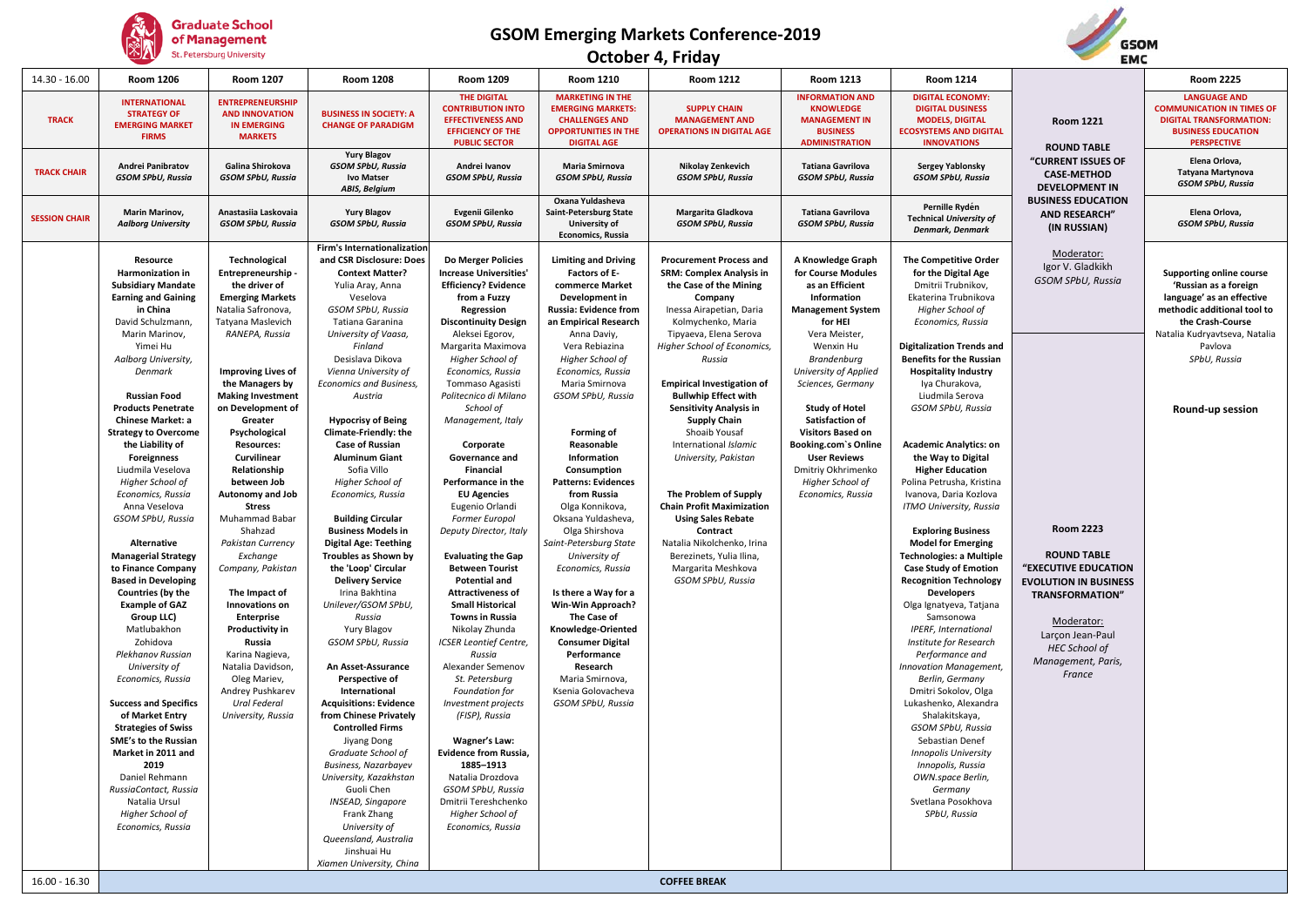

**October 4, Friday**



| $16.30 - 18.00$      | <b>Room 1208</b>                                                                                                                                                | <b>Room 1210</b>                                                                                                                                             | <b>Room 1213</b>                                                                                                                     | <b>Room 1214</b>                                                                                                 |
|----------------------|-----------------------------------------------------------------------------------------------------------------------------------------------------------------|--------------------------------------------------------------------------------------------------------------------------------------------------------------|--------------------------------------------------------------------------------------------------------------------------------------|------------------------------------------------------------------------------------------------------------------|
| <b>TRACK</b>         | <b>BUSINESS IN SOCIETY: A CHANGE OF PARADIGM</b>                                                                                                                | <b>MARKETING IN THE EMERGING MARKETS: CHALLENGES</b><br>AND OPPORTUNITIES IN THE DIGITAL AGE                                                                 | <b>INFORMATION AND KNOWLEDGE MANAGEMENT IN</b><br><b>BUSINESS ADMINISTRATION</b>                                                     | DIGITAL ECONOMY: DIGITAL DUSINESS MODELS, DIGITAL<br><b>ECOSYSTEMS AND DIGITAL INNOVATIONS</b>                   |
| <b>TRACK CHAIR</b>   | <b>Yury Blagov</b><br><b>GSOM SPbU, Russia</b><br><b>Ivo Matser</b><br>ABIS, Belgium                                                                            | <b>Maria Smirnova</b><br><b>GSOM SPbU, Russia</b>                                                                                                            | <b>Tatiana Gavrilova</b><br><b>GSOM SPbU, Russia</b>                                                                                 | <b>Sergey Yablonsky</b><br><b>GSOM SPbU, Russia</b>                                                              |
| <b>SESSION CHAIR</b> | <b>Ivo Matser</b><br>ABIS, Belgium                                                                                                                              | <b>Maria Smirnova</b><br><b>GSOM SPbU, Russia</b>                                                                                                            | <b>Tatiana Gavrilova</b><br><b>GSOM SPbU, Russia</b>                                                                                 | Iya Churakova<br><b>GSOM SPbU, Russia</b>                                                                        |
|                      | <b>Challenges for Achieving Sustainable Development: a</b><br><b>Social Enterprise Marketing Perspective</b><br>Subhasis Ray                                    | Application Artificial Intelligence in Marketing: Desk<br>Study<br>Daria Lagutaeva,                                                                          | Usage of Design Thinking and project-based learning for<br>soft skills development<br>Elvira Strakhovich                             | <b>Digital Transformation of Electric Utilities</b><br>Elizaveta Gavrikova<br>Higher School of Economics, Russia |
|                      | Xavier Institute of Management, Xavier University, India<br>Chinmoy Bandyopadhyay<br>Xavier University, India                                                   | Elena Namchevadze<br>Higher School of Economics, Russia<br>Al-Human Cross-Cultural Interaction: Digital Expectations                                         | GSOM SPbU, Russia<br>Approaches to delivering/creating students' knowledge in<br>the digital era: instructivism, construvitivism and | Digitalization During Servitization: a Case Study<br>Liudmila Kokoulina<br>GSOM SPbU, Russia                     |
|                      | Pioneering Sustainable Female Entrepreneurship in<br>Russia - the Case of Bio Food Lab<br>Ekaterina Ivanova<br>IBS-RANEPA, Russia                               | vs Analog Perception<br>Sergei Kladko<br>Independent Consultant, Russia                                                                                      | connectivism<br>Vitaly Cherenkov<br><b>GSOM SPbU. Russia</b><br>Natalia Cherenkova                                                   | International Blockchain Technology and its Implication<br>in the International Finance<br>Artem Chibisov        |
|                      | Institutionalization of External Environmental<br><b>Governance of Firms: a Microfoundation Study</b><br>Paul Varella Connors<br>Mount Royal University, Canada | Analysis and Prediction of Customer Churn in<br><b>Telecommunication Companies Based on Data Mining</b><br>Technology<br>Vadim Merkulov<br>GSOM SPbU, Russia | St. Petersburg State University of Economics (UNECON),<br>Russia                                                                     | Higher School of Economics, Russia                                                                               |
|                      |                                                                                                                                                                 | Open Collaborative Innovations as an Antecedent for<br><b>Adoption of Smart City Solutions</b><br>Julija Malchenko<br>GSOM SPbU, Russia                      |                                                                                                                                      |                                                                                                                  |
| $18.00 - 22.00$      |                                                                                                                                                                 |                                                                                                                                                              | <b>GALA DINNER (BY REGISTRATION)</b><br>"Lunka 19" restaurant, "Peterhof" Golf Club, Peterhof, Gofmeisterskaya street, 1             |                                                                                                                  |